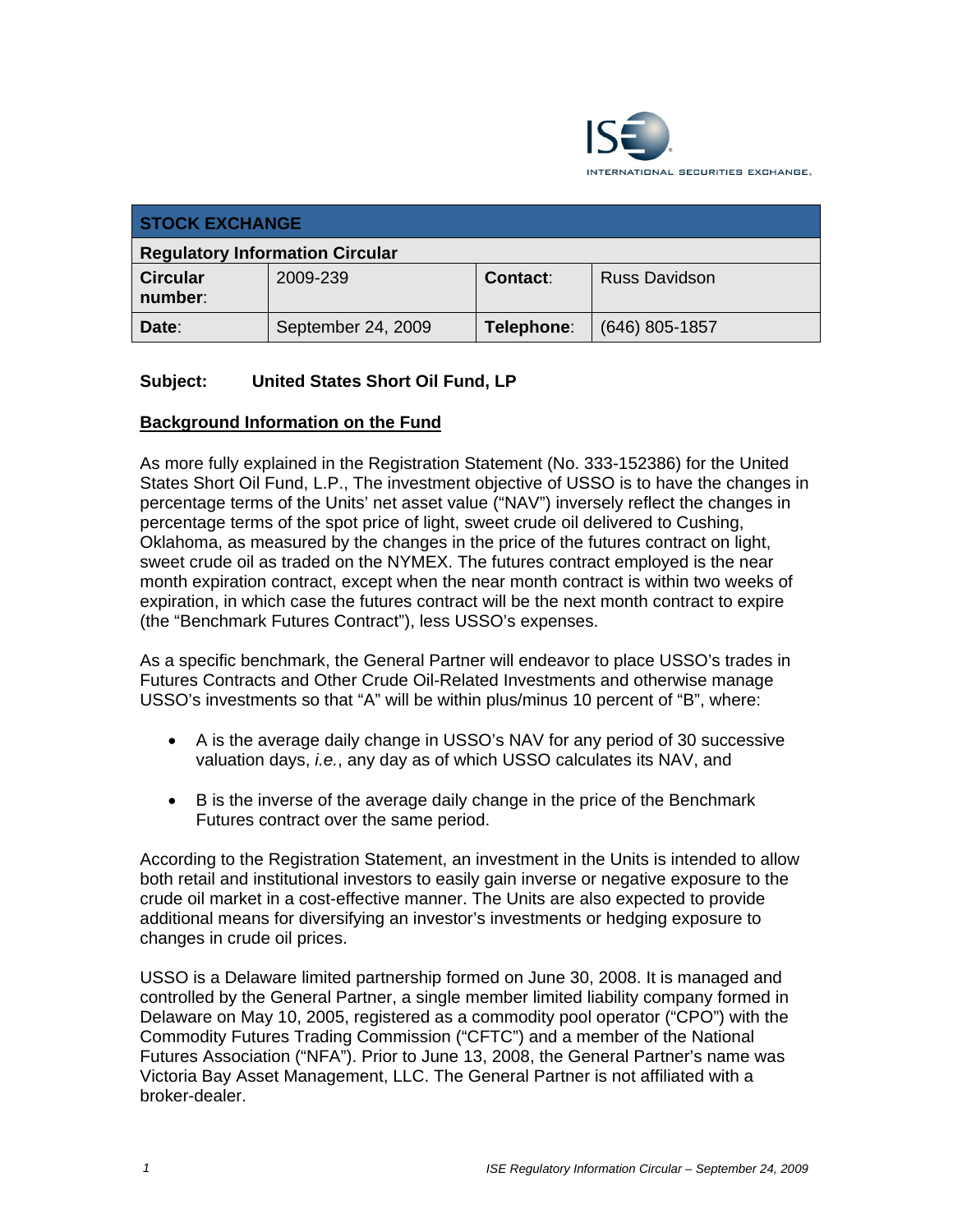UBS Securities, LLC, a CFTC registered futures commission merchant, will act as clearing broker for USSO. The clearing arrangements between the clearing broker and USSO generally are terminable by the clearing broker once it has given USSO notice. Upon termination, the General Partner may be required to renegotiate or make other arrangements for obtaining similar services if USSO intends to continue trading in Futures Contracts or Other Crude Oil-Related Investments at its present level of capacity.

Brown Brothers Harriman & Co. is anticipated to be the registrar and transfer agent for the Units. It is also anticipated to be the Custodian for USSO. In this capacity, Brown Brothers Harriman & Co. will hold USSO's Treasuries, cash and cash equivalents pursuant to a custodial agreement. In addition, Brown Brothers Harriman & Co. will perform certain administrative and accounting services for USSO and will prepare certain SEC and CFTC reports on behalf of USSO.

USSO plans to employ ALPS Distributors, Inc. as its marketing agent. USSO, through its marketing agent, will continuously offer Creation Baskets to and redeem Redemption Baskets from Authorized Purchasers and will receive and process creation and redemption orders from Authorized Purchasers.

#### **Investment Strategy of USSO**

To achieve its investment objective, USSO intends to maintain "short" positions in Futures Contracts and Other Crude Oil-Related Investments in which it invests. USSO seeks to have the percent changes in its Units' NAV inversely track percentage changes in the price of light, sweet crude oil. For that reason, the net assets of USSO will consist primarily of short positions in futures contracts for crude oil, heating oil, gasoline, natural gas and other petroleum-based fuels that are traded on the NYMEX, ICE Futures or other U.S. or foreign exchanges. USSO may also take short positions in other crude oilrelated investments such as cash-settled options on Futures Contracts and forward contracts for crude oil, and over-the- counter transactions that are based on the price of crude oil and other petroleum-based fuels, Futures Contracts and indices based on the foregoing.

In addition to the Futures Contracts and options on the Futures Contracts, there also exists an active non-exchange-traded market in derivatives tied to crude oil. These derivatives transactions (also known as over-the-counter contracts) are usually entered into between two parties. Unlike most of the exchange-traded Futures Contracts or exchange-traded options on the Futures Contracts, each party to such contract bears the credit risk that the other party may not be able to perform its obligations under its contract.

Some crude oil-based derivatives transactions contain fairly generic terms and conditions and are available from a wide range of participants. Other crude oil-based derivatives have highly customized terms and conditions and are not as widely available. Many of these over-the-counter contracts are cash-settled forwards for the future delivery of crude oil- or petroleum-based fuels that have terms similar to the Futures Contracts. Others take the form of "swaps" in which the two parties exchange cash flows based on pre-determined formulas tied to the crude oil spot price, forward crude oil price, the Benchmark Futures Contract price, or other crude oil futures contract price. USSO anticipates that the use of Other Crude Oil-Related Investments together with its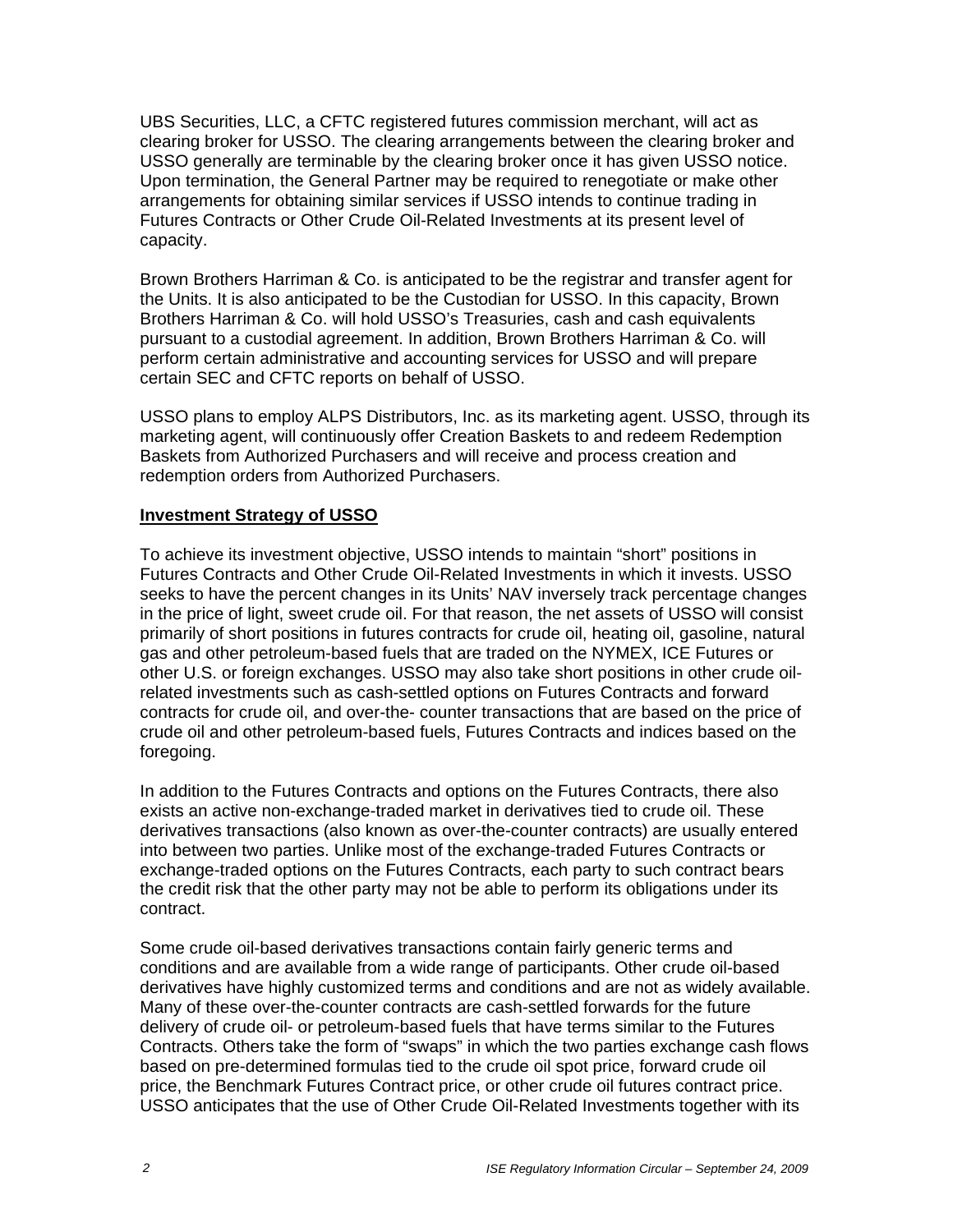investments in Futures Contracts will produce price and total return results that closely track the investment goals of USSO.

## **Impact of Accountability Levels and Position Limits**

According to the Registration Statement, U.S. designated contract markets such as NYMEX have established accountability levels and position limits on the maximum net long or net short futures contracts in commodity interests that any person or group of persons under common trading control (other than as a hedge, which an investment in USSO is not) may hold, own or control. The current accountability level for investments in Futures Contracts is not a fixed ceiling, but rather a threshold above which NYMEX may exercise greater scrutiny and control over an investor.

In addition to accountability levels and position limits, NYMEX also sets daily price fluctuation limits on Futures Contracts. The daily price fluctuation limit establishes the maximum amount that the price of futures contracts may vary either up or down from the previous day's settlement price. Once the daily price fluctuation limit has been reached in a particular Futures Contract, no trades may be made at a price beyond that limit.

These limits may potentially cause a tracking error between the price of the Units and the price of the Benchmark Futures Contract. This may in turn prevent an investor from being able to effectively use USSO as a way to hedge against crude oil-related losses or as a way to indirectly take short positions in crude oil.

### **Investment Procedures**

According to the Registration Statement, USSO anticipates that the use of Futures Contracts, together with Other Crude Oil-Related Investments, as necessary, will produce price and total return results that closely track the investment goals of USSO.

# **Counterparty Procedures**

To protect itself from the credit risk that arises in connection with taking short positions in Other Crude Oil-Related Investments, USSO will enter into agreements with each counterparty that provide for the netting of its overall exposure to its counterparty. The General Partner will assess or review, as appropriate, the creditworthiness of each potential or existing counterparty to an over-the-counter contract pursuant to guidelines approved by the General Partner's Board of Directors. Furthermore, the General Partner on behalf of USSO will only enter into over-the-counter contracts with (a) members of the Federal Reserve System or foreign banks with branches regulated by the Federal Reserve Board; (b) primary dealers in U.S. government securities; (c) broker-dealers; (d) commodities futures merchants; or (e) affiliates of the foregoing. Existing counterparties will also be reviewed periodically by the General Partner.

### **Cash, Cash Equivalents and Treasuries**

USSO will also invest in cash, cash equivalents, and Treasuries with a remaining maturity of two years or less. The cash, cash equivalents, and Treasuries are to be used to meet USSO's current or potential margin or collateral requirements with respect to its short positions in Futures Contracts and Other Crude Oil- Related Investments. USSO plans to reinvest the earned interest income, hold it in cash, or use it to pay its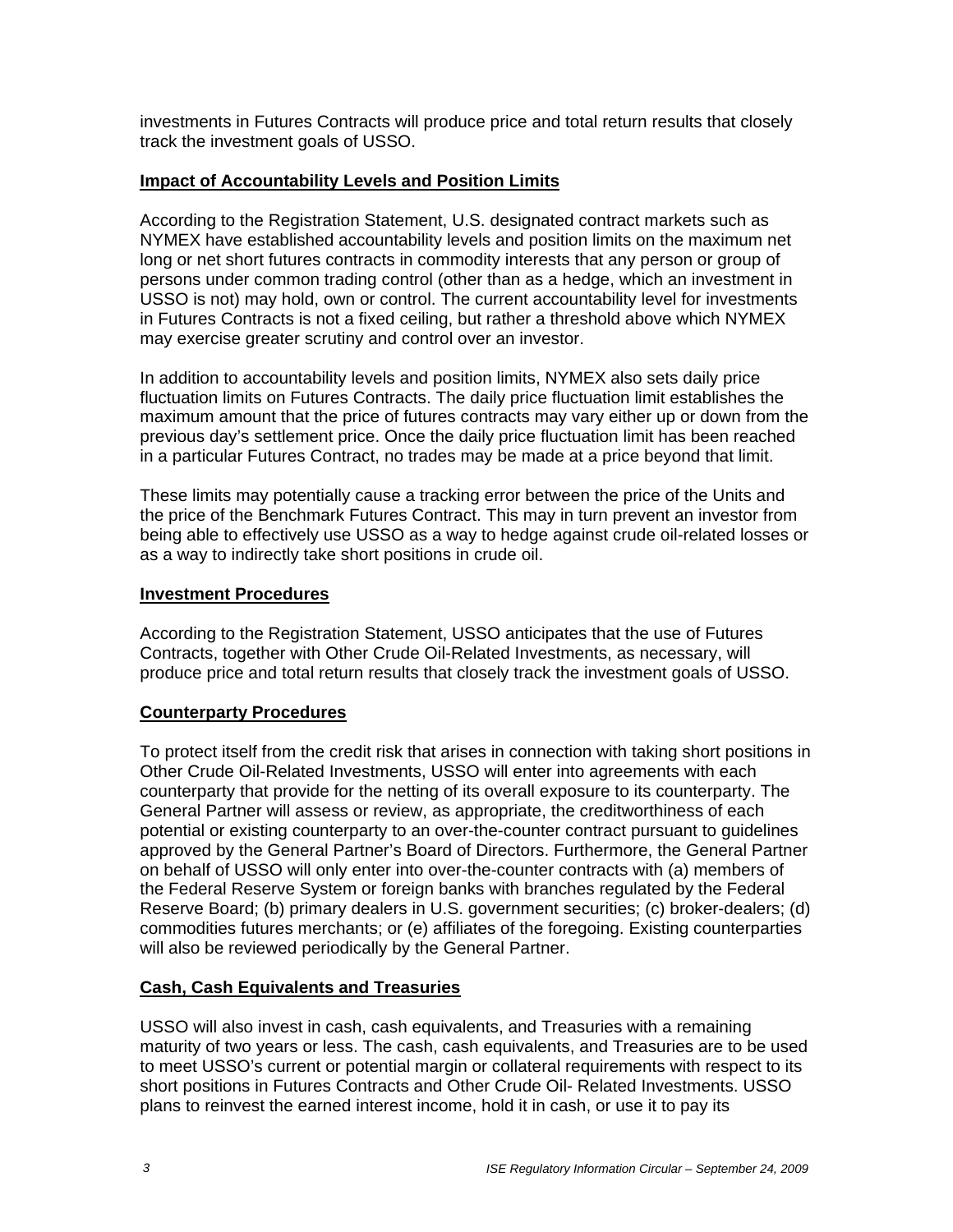expenses. If USSO reinvests the earned interest income, it will make investments that are consistent with its investment objectives.

## **Creation and Redemption of Units**

USSO will continuously offer Creation Baskets consisting of 100,000 Units to Authorized Purchasers through the marketing agent. USSO will create and redeem Units only in one or more Creation Baskets or Redemption Baskets. Only Authorized Purchasers may purchase or redeem Creation Baskets or Redemption Baskets. The creation and redemption of baskets will only be made in exchange for delivery to USSO or the distribution by USSO of the amount of Treasuries and any cash represented by the baskets being created or redeemed. The amount will be based on the combined NAV of the number of Units included in the baskets being created or redeemed determined as of 4:00 p.m. Eastern Time ("E.T.") on the day the order to create or redeem baskets is properly received.

## **Calculation of Partnership NAV**

The Administrator will calculate NAV by taking the current market value of USSO's total assets and subtracting any liabilities. The Administrator will calculate NAV once each trading day and the NAV for a particular trading day will be released after 4:00 p.m. E.T. The Administrator will calculate NAV as of the earlier of the close of the New York Stock Exchange or 4:00 p.m. E.T. USSO will use the NYMEX closing price (determined at the earlier of the close of that Exchange or 2:30 p.m. E.T.) for the contracts held on NYMEX, but will calculate or determine the value of all other USSO investments as of the earlier of the close of the regular trading session or 4:00 p.m. E.T.

### **Calculation of Basket Amount**

USSO will create and redeem Units only in blocks of 100,000 Units called Creation Baskets and Redemption Baskets, respectively. The price of each Unit offered in Creation Baskets on any day will be the total NAV of USSO calculated as of the close of on that day divided by the number of issued and outstanding Units.

The creation and redemption of baskets will only be made in exchange for delivery to USSO or the distribution by USSO of the amount of Treasuries and any cash represented by the baskets being created or redeemed, the amount of which will be based on the combined NAV of the number of Units included in the baskets being created or redeemed as of 4:00 p.m. E.T. on the day the order to create or redeem baskets is properly received. Additional procedures relating to the creation and redemption of Units are described in the Registration Statement.

# **Portfolio Disclosure**

USSO's total portfolio composition will be disclosed each business day that the Exchange is open for trading on USSO's Web site at www.unitedstatesshortoilfund.com. The Web site disclosure of portfolio holdings will be made daily and will include, as applicable, the name and value of each Crude Oil Interest, the specific types of Other Crude Oil-Related Investments and characteristics of such Other Crude Oil-Related Investments, Treasuries, and the amount of cash and cash equivalents held in USSO's portfolio.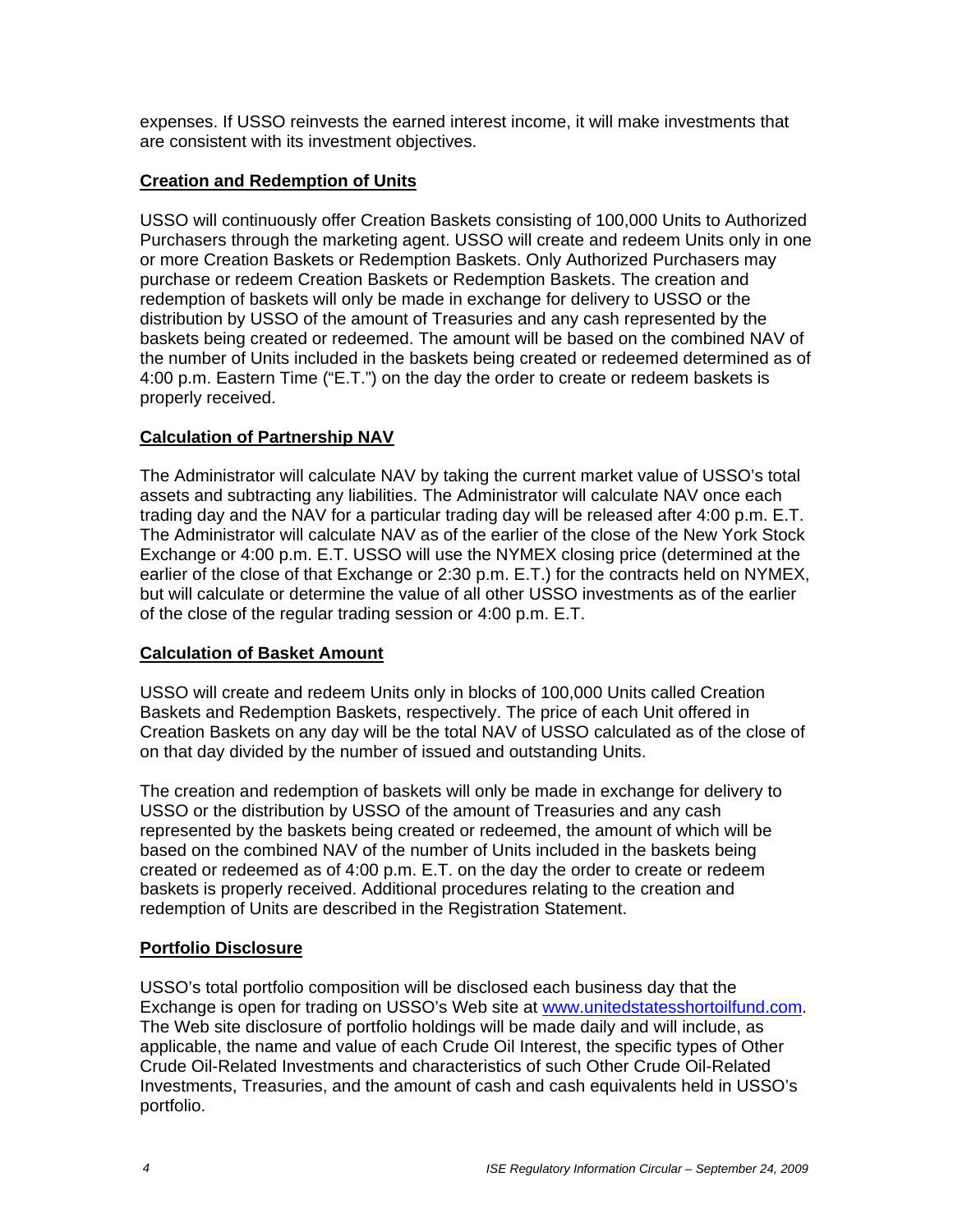#### **Indicative Partnership Value**

In order to provide updated information relating to USSO for use by investors and market professionals, NYSE Arca will calculate and disseminate during the trading day an updated IPV, as described below. The IPV will be calculated by using the prior day's closing NAV per Unit of USSO as a base and updating that value throughout the trading day to reflect changes in the most recently reported trade price for the active Futures Contract on NYMEX. The prices reported for the active Futures Contract month will be adjusted based on the prior day's spread differential between settlement values for that contract and the spot month contract. In the event that the spot month contract is also the active contract, the last sale price for the active contract will not be adjusted.

The IPV will be disseminated on a per Unit basis every 15 seconds during the Core Trading Session of NYSE Arca from 9:30 a.m. E.T. to 4:00 p.m. E.T. The normal trading hours of NYMEX are 10:00 a.m. E.T. to 2:30 p.m. E.T. This means that there will be a gap in time at the beginning and the end of each day during which USSO Units will be traded on the NYSE Arca, but real-time NYMEX trading prices for futures contracts traded on the NYMEX will not be available. As a result, during those gaps there will be no update to the IPV. The IPV will not be updated during the Exchange's Opening Trading Session from 4:00 a.m. to 9:30 a.m., during that part of the Exchange's Core Trading Session when NYMEX is not normally open for trading (specifically, 9:30 a.m. to 10:00 a.m. E.T. and 2:30 p.m. to 4:00 p.m. E.T.), and during the Late Trading Session from 4:00 p.m. to 8:00 p.m. E.T.

NYSE Arca will disseminate the IPV through the facilities of CTA/CQ High Speed Lines. In addition, the IPV will be published on NYSE Arca's Web site and will be available through on-line information services such as Bloomberg and Reuters.

The Partnership is subject to various fees and expenses described in the relevant Registration Statement.

DTC serves as the securities depository for the Units, which may be held only in bookentry form; stock certificates will not be issued. DTC, or its nominee, is the record or registered owner of all outstanding Units of the Fund.

### **Continuous Offering**

The method by which Basket aggregations of Units are created and traded may raise certain issues under applicable securities laws. Because new Units may be issued by the Fund on an ongoing basis, at any point a distribution may occur. Broker-dealers and other persons are cautioned that some activities on their part may, depending on the circumstances, result in their being deemed participants in a distribution in a manner which could render them statutory underwriters and subject them to the prospectusdelivery requirement and liability provisions of the Securities Act of 1933 ("Securities Act"). For example, a broker-dealer firm or its client may be deemed a statutory underwriter if it purchases Basket aggregations, breaks them down into constituent Units, and sells such Units directly to customers, or if it chooses to couple the creation of a supply of new Units with an active selling effort involving solicitation of secondary market demand for Units. A determination of whether one is an underwriter for purposes of the Securities Act must take into account all the facts and circumstances pertaining to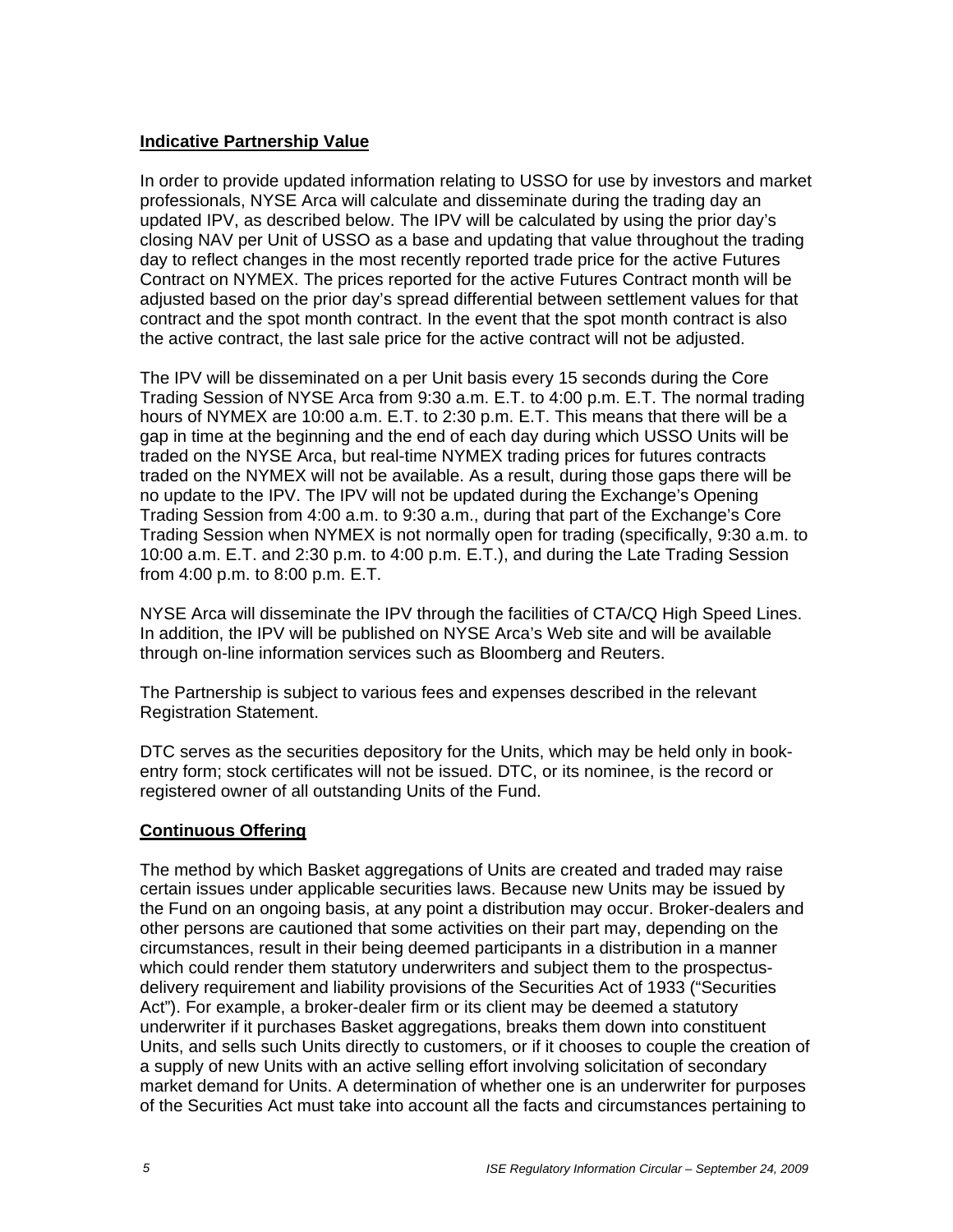the activities of the broker-dealer or its client in the particular case, and the examples mentioned above should not be considered a complete description of all the activities that could lead to a categorization as an underwriter.

## **Creation and Redemption of Units**

The Fund will issue and redeem Units on a continuous basis only in Baskets of 100,000 Units or multiples thereof, by or through Authorized Participants. Basket Aggregations will be issued in exchange for the corresponding Deposit Amount that will be determined on each business day by the Administrator. The Deposit Amount necessary for the creation of a Basket will change from day to day. The initial Deposit Amount will be \$5 million. On each day that the Exchange is open for regular trading, the Administrator will adjust the Deposit Amount as appropriate to reflect the prior day's Partnership NAV and accrued expenses. Authorized Participants that wish to redeem a Basket will receive Treasuries and cash in exchange for each Basket surrendered in an amount equal to the NAV per Basket ("Redemption Amount"). These items are described in the Fund's prospectus and registration statement.

Authorized Participants that wish to purchase a Basket must transfer the Deposit Amount plus a transaction fee of \$1,000 to the Fund in exchange for a Basket. No Units will be issued unless and until the Administrator has informed the Marketing Agent that it has allocated to the Fund's account the required funds necessary for the Deposit Amount plus transaction fee. Authorized Participants that wish to redeem a Basket will receive the Redemption Amount in exchange for each Basket surrendered less the transaction fee of \$1,000. The Redemption Amount will be delivered to the Authorized Participant upon confirmation that the Fund's DTC Account has received the Basket.

The Administrator will provide an Estimated Deposit Amount for the next business day. Authorized Participants may use the Estimated Deposit Amount as guidance regarding the amount of Treasuries and cash expected to deposit with the Administrator. Before 4:00 p.m. ET, the Authorized Participants may use the Estimated Deposit Amount as guidance in respect of the Deposit Amount that they may expect to be required to deposit in connection with the issuance of Units on the next business day.

The Fund's prospectus and registration statement describe additional procedures and requirements that apply to the creation and redemptions of Units. Equity Electronic Access Members ("Equity EAMs") interested in becoming an Authorized Participant, or obtaining a list of Authorized Participants, can contact the Marketing Agent at www.alpsinc.com for more information.

### **Investment Risks**

Equity EAMs are referred to the Fund's prospectus and registration statement for a description of risks associated with an investment in the Units of the Fund. These risks include the risk that the market price of the Units will be subject to fluctuations similar to those affecting the current Benchmark Futures Contract. Owners of the Units will not have the protections normally associated with ownership of shares in an investment company registered under the Investment Company Act of 1940 but will have the protections afforded by the Commodity Exchange Act to investors in CFTC-regulated commodity pools. If certain events occur, at any time, the General Partner will be required to terminate the Fund, otherwise the Fund will continue in perpetuity. In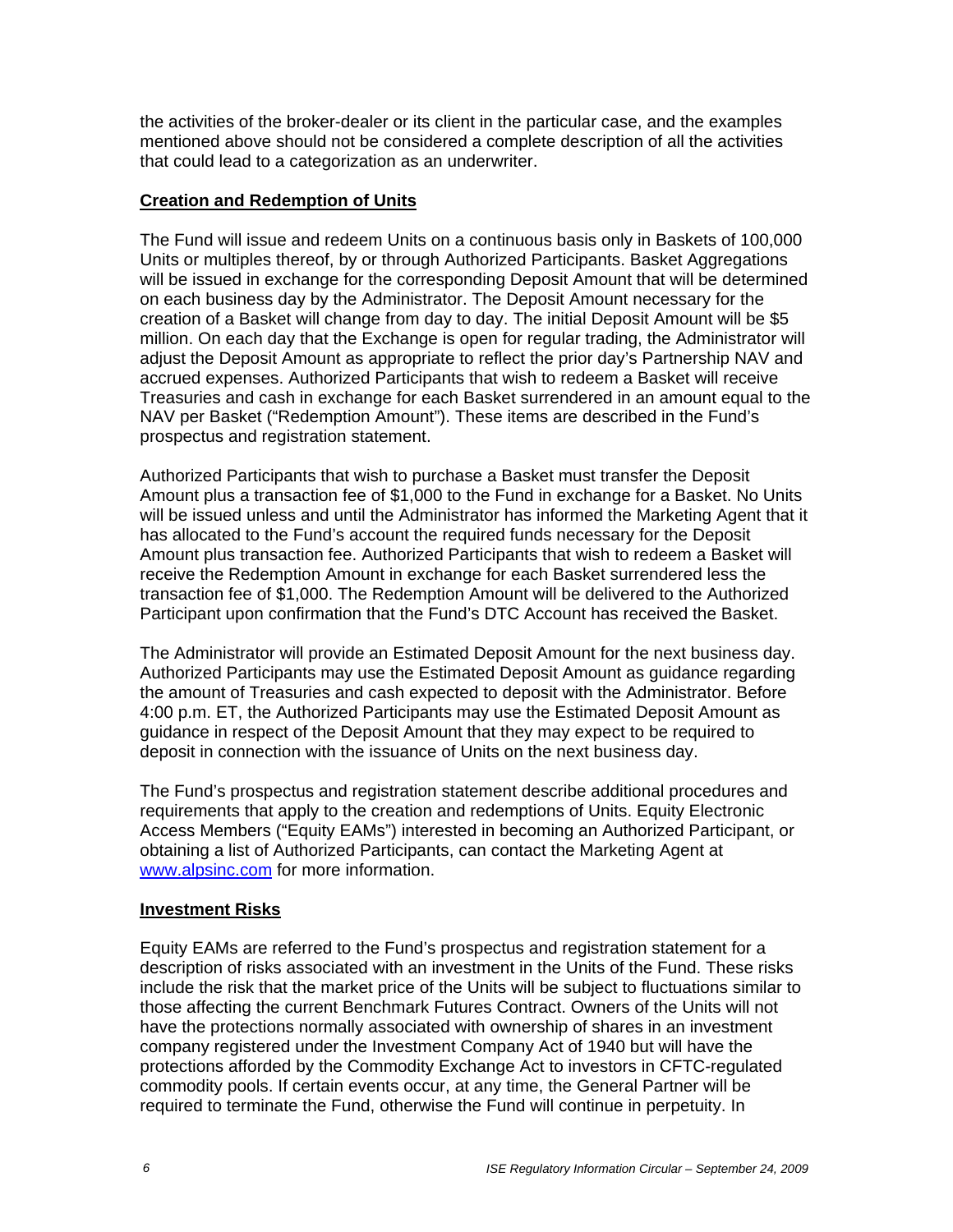addition, as noted in the prospectus, Units trade at market prices that may differ from NAV. The NAV of the Units will fluctuate with changes in the market value of the Fund's assets. The trading prices of the Units will fluctuate in accordance with changes in the NAV as well as market supply and demand.

There is no regulated source of last sale information regarding physical commodities, and the Commission has no jurisdiction over the trading of crude oil, heating oil, gasoline, natural gas or other petroleum-based fuels. The CFTC has regulatory jurisdiction over the trading of futures contracts traded on U.S. exchanges and related options.

## **Exchange Rules Applicable to Trading in the Shares**

The Shares are considered equity securities, thus rendering trading in the Shares subject to the Exchange's existing rules governing the trading of equity securities.

## **Trading Hours**

Trading in the Shares on ISE is on a UTP basis and is subject to ISE equity trading rules. The Shares will trade from 8:00 a.m. until 8:00 p.m. Eastern Time. Equity EAMs trading the Shares during the Extended Market Sessions are exposed to the risk of the lack of the calculation or dissemination of underlying index value or intraday indicative value ("IIV"). For certain derivative securities products, an updated underlying index value or IIV may not be calculated or publicly disseminated in the Extended Market hours. Since the underlying index value and IIV are not calculated or widely disseminated during Extended Market hours, an investor who is unable to calculate implied values for certain derivative securities products during Extended Market hours may be at a disadvantage to market professionals.

# **Trading Halts**

ISE will halt trading in the Shares in accordance with ISE Rule 2101(a)(2)(iii). The grounds for a halt under this Rule include a halt by the primary market because it stops trading the Shares and/or a halt because dissemination of the IIV or applicable currency spot price has ceased, or a halt for other regulatory reasons. In addition, ISE will stop trading the Shares if the primary market de-lists the Shares.

# **Suitability**

Trading in the Shares on ISE will be subject to the provisions of ISE Rule 2123(l). Members recommending transactions in the Shares to customers should make a determination that the recommendation is suitable for the customer. In addition, members must possess sufficient information to satisfy the "know your customer" obligation that is embedded in ISE Rule 2123(l).

Equity EAMs also should review FINRA Notice to Members 03-71 for guidance on trading these products. The Notice reminds members of their obligations to: (1) conduct adequate due diligence to understand the features of the product; (2) perform a reasonable-basis suitability analysis; (3) perform customer-specific suitability analysis in connection with any recommended transactions; (4) provide a balanced disclosure of both the risks and rewards associated with the particular product, especially when selling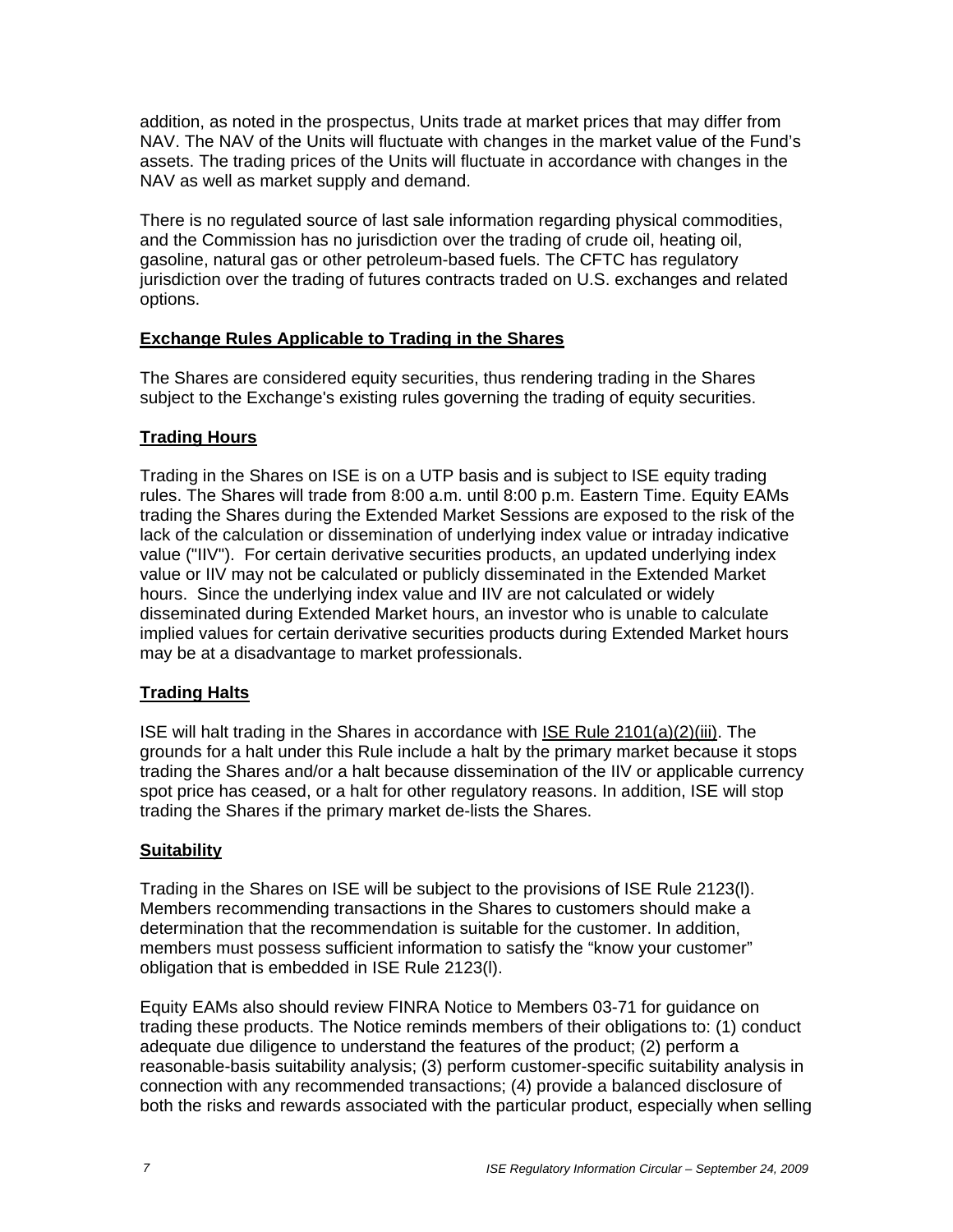to retail investors; (5) implement appropriate internal controls; and (6) train registered persons regarding the features, risk and suitability of these products.

#### **Delivery of a Prospectus**

Pursuant to federal securities laws, investors purchasing Shares must receive a prospectus prior to or concurrently with the confirmation of a transaction. Investors purchasing Shares directly from the Fund (by delivery of the Deposit Amount) must also receive a prospectus.

Prospectuses may be obtained through the Distributor or on the Fund's website. The Prospectus does not contain all of the information set forth in the registration statement (including the exhibits to the registration statement), parts of which have been omitted in accordance with the rules and regulations of the SEC. For further information about the Fund, please refer to the Trust's registration statement.

#### **Exemptive, Interpretive and No-Action Relief Under Federal Securities Regulations**

The Commission's Division of Market Regulation (now known as the Division of Trading and Markets) issued a letter dated June 21, 2006 ("No-Action Letter") granting exemptive or no-action relief from certain rules under the Securities Exchange Act of 1934 (the "1934 Act") with respect to Commodity Based Investment Vehicles. The Fund relies on such exemptive or no-action relief.

#### **Regulation M Exemptions**

Under the No-Action Letter, the Fund is exempted under paragraph (d) of Rule 101, permitting persons who may be deemed to be participating in a distribution of the Units to bid for or purchase Units during their participation in such distribution. The No-Action Letter also exempted the Fund under paragraph (e) of Rule 102, permitting the Fund and its affiliated purchasers to redeem Units in Baskets during the continuous offering of the Units.

The exemptions from Rules 101 and 102 of Regulation M are subject to the condition that such transactions in Units or any related securities are not made for the purpose of creating actual, or apparent, active trading in or raising or otherwise affecting the price of such securities. Equity EAMs are referred to the full text of the No-Action Letter for additional information.

**This Regulatory Information Circular is not a statutory Prospectus. Equity EAMs should consult the Trust's Registration Statement, SAI, Prospectus and the Fund's website for relevant information.**